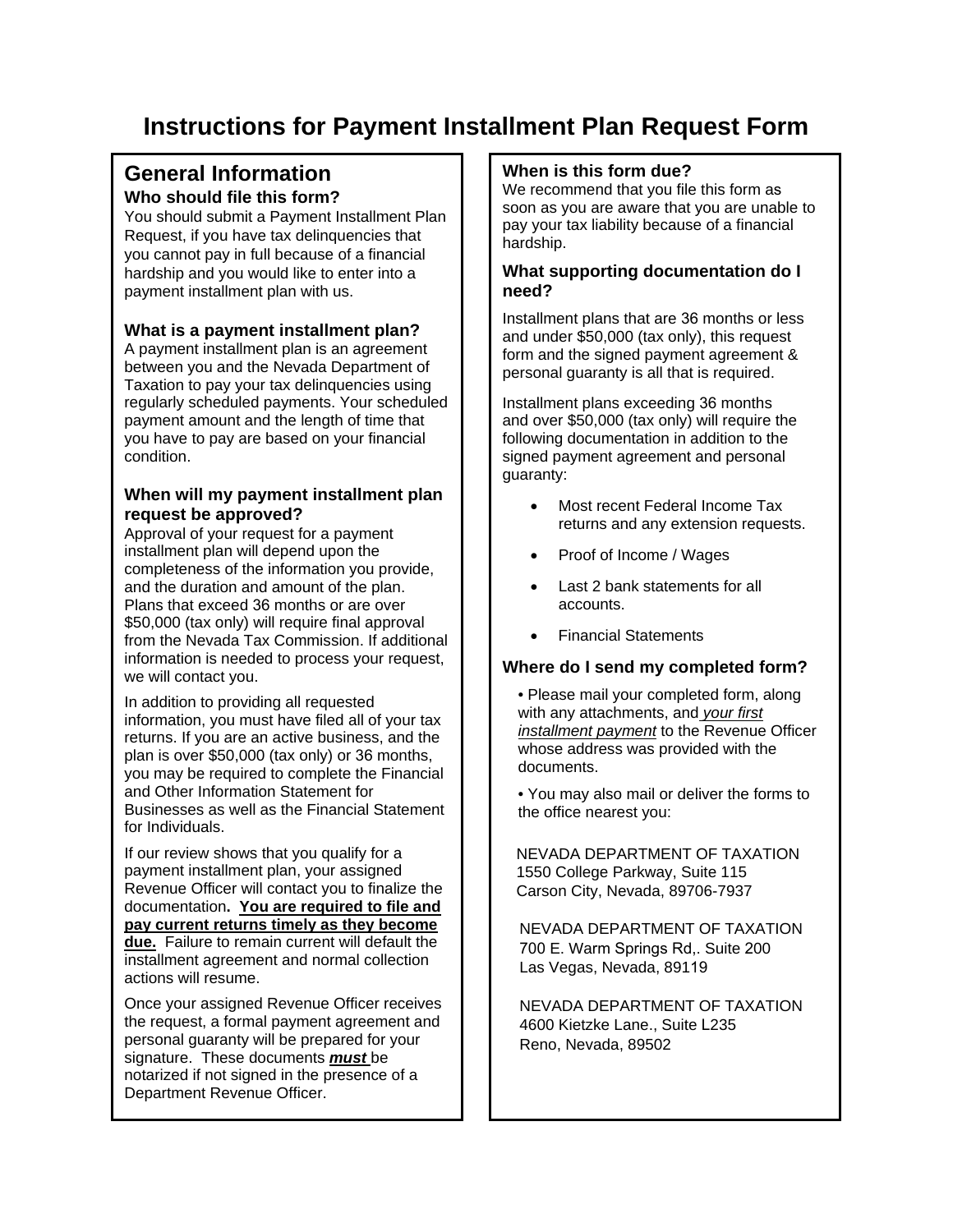

# **NEVADA DEPARTMENT OF TAXATION**

# **Payment Installment Plan Request**

# **Read this information first**

**Everyone** must complete steps 1 through 5. In addition to this Payment Installment Plan Request, you will be required to sign a payment agreement and a personal guaranty.

THE DEPARTMENT WILL FILE **STATUTORY LIENS** IN ORDER TO SECURE THE LIABILITIES AND OBLIGATIONS UNDER THE PAYMENT AGREEMENT.

# **Step 1: Personal Information (including your spouse, if applicable)**

| Your Social Security number (SSN)                                                                                                                        | Your spouse's Social Security number (SSN) |                                             |               |
|----------------------------------------------------------------------------------------------------------------------------------------------------------|--------------------------------------------|---------------------------------------------|---------------|
| $\overline{\mathbf{2}}$<br>Your first name and middle initial                                                                                            | Your last name                             |                                             | Date of Birth |
| Your spouse's first name and middle initial                                                                                                              | Your spouse's last name                    |                                             | Date of Birth |
| Your physical address                                                                                                                                    |                                            |                                             |               |
| City                                                                                                                                                     | <b>State</b>                               | ZIP                                         |               |
| Your mailing address                                                                                                                                     |                                            |                                             |               |
| City                                                                                                                                                     | <b>State</b>                               | ZIP                                         |               |
| Your home phone number with area code                                                                                                                    |                                            | Your work phone number with area code       |               |
|                                                                                                                                                          | Number of Dependents in Household          |                                             |               |
| Spouse's work phone number                                                                                                                               |                                            |                                             |               |
| Step 2: Identify your business and the person responsible for remitting payments (businesses only)<br>3<br>Federal Employer Identification Number (FEIN) |                                            | Nevada Taxpayer Identification Number (TID) |               |
| Business name                                                                                                                                            |                                            |                                             |               |
| Business physical address<br>City                                                                                                                        | <b>State</b>                               | ZIP                                         |               |
| Business mailing address                                                                                                                                 |                                            |                                             |               |
| $\overline{City}$                                                                                                                                        | <b>State</b>                               | ZIP                                         |               |

Approved by Revenue Officer Approved by Supervisor

\_\_\_\_\_\_\_\_\_\_\_\_\_\_\_\_\_\_\_\_\_\_\_\_\_\_\_\_\_\_\_\_\_\_\_\_\_\_\_\_\_ \_\_\_\_\_\_\_\_\_\_\_\_\_\_\_\_\_\_\_\_\_\_\_\_\_\_\_\_\_\_\_\_\_\_\_\_\_\_\_\_\_\_